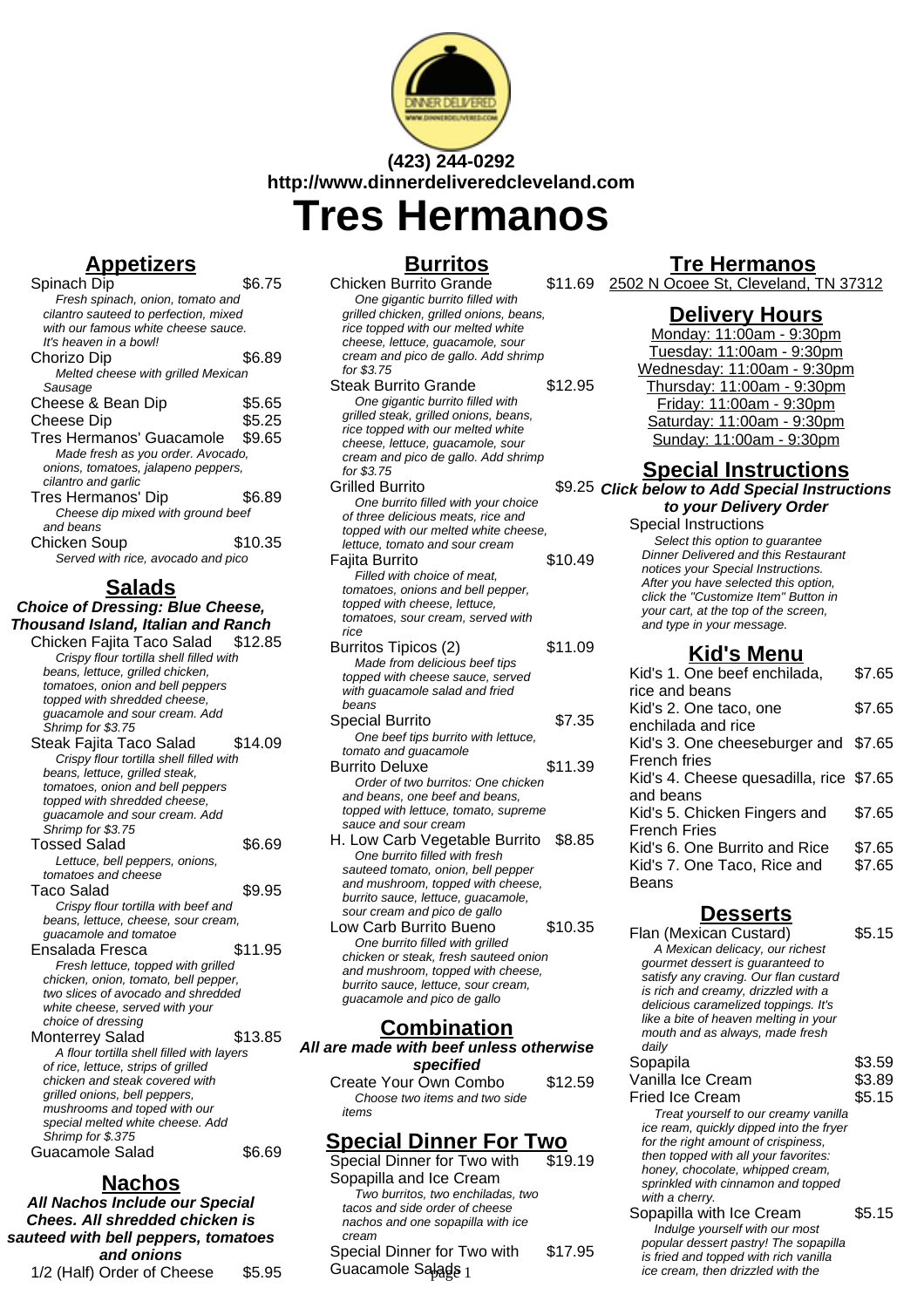| Nachos                                                                 |         |
|------------------------------------------------------------------------|---------|
| Full Order of Cheese Nachos \$7.59                                     |         |
| 1/2 (Half) Order of Nachos with\$6.35                                  |         |
| <b>Beans</b>                                                           |         |
| <b>Full Order of Nachos with</b>                                       | \$7.95  |
| Beans                                                                  |         |
| 1/2 (Half) Order of Nachos with\$6.85                                  |         |
| <b>Ground Beef</b>                                                     |         |
| Full Order of Nachos with                                              | \$8.69  |
|                                                                        |         |
| Beans                                                                  |         |
| 1/2 (Half) Order of Nachos with\$6.85                                  |         |
| <b>Shredded Chicken</b>                                                |         |
| <b>Full Order of Nachos with</b>                                       | \$8.69  |
| <b>Shredded Chicken</b>                                                |         |
| 1/2 (Half) Order of Nachos with \$7.59                                 |         |
| Beef & Beans                                                           |         |
|                                                                        |         |
| Full Order of Nachos with Beef\$9.59                                   |         |
| & Beans                                                                |         |
| 1/2 (Half) Order of Nachos                                             | \$8.19  |
| Supreme                                                                |         |
| Ground beef, beans, lettuce,                                           |         |
| tomato, sour cream and guacamole                                       |         |
| Full Order of Nachos Suprem \$12.95                                    |         |
| Ground beef, beans, lettuce,                                           |         |
| tomato, sour cream and guacamole                                       |         |
| Chicken Fajita Nachos                                                  | \$14.45 |
| Flour tortilla chips covered with our                                  |         |
| melted cheese, grilled chicken,                                        |         |
| sauteed with bell peppers and                                          |         |
| onions, topped with lettuce, sour                                      |         |
| cream and guacamole                                                    |         |
| Steak Fajita Nachos                                                    | \$15.69 |
| Flour tortilla chips covered with our                                  |         |
| melted cheese, grilled steak, sauteed                                  |         |
| with bell peppers and onions, topped                                   |         |
| with lettuce, sour cream and<br>guacamole                              |         |
| <b>Grilled Nachos</b>                                                  | \$9.19  |
| Flour tortilla chips covered with                                      |         |
| your choice of toppings: Beans,                                        |         |
| lettuce, sour cream, guacamole and                                     |         |
| tomatoes. Choice of meat also                                          |         |
|                                                                        |         |
| <u>Quesadillas</u>                                                     |         |
| Chicken Fajita Quesadilla                                              | \$12.09 |
| Quesadilla filled with cheese,                                         |         |
| grilled chicken, tomatoes, onions, bell                                |         |
| peppers, served with rice and                                          |         |
| guacamole salad. Add Shrimp for                                        |         |
| \$3.75                                                                 |         |
| Steak Fajita Quesadilla                                                | \$13.35 |
| Quesadilla filled with cheese,                                         |         |
| grilled steak, tomatoes, onions, bell                                  |         |
| peppers, served with rice and                                          |         |
| guacamole salad. Add Shrimp for                                        |         |
| \$3.75                                                                 |         |
| Quesadilla Deluxe                                                      | \$10.15 |
| Layers of quesadilla filled with                                       |         |
|                                                                        |         |
| shredded chicken, gooey shredded<br>cheese, topped with fresh lettuce, |         |

| cheese, topped with fresh lettuce,  |         |
|-------------------------------------|---------|
| sour cream and tomatoes             |         |
| Quesadilla Mexicana (1)             | \$10.95 |
| Quesadilla filled with beans, beef  |         |
| tips and cheese, served with        |         |
| guacamole salad and rice            |         |
| One (1) Cheese Quesadilla           | \$4.59  |
| Two (2) Cheese Quesadillas          | \$6.95  |
| One (1) Quesadilla Rellena          | \$6.39  |
| Filled with cheese and shredded     |         |
| chicken or beef tips                |         |
| Two (2) Quesadilla Rellenas \$10.25 |         |
| Filled with cheese and shredded     |         |
| chicken or beef tips                |         |
| One (1) Grilled Chicken             | \$7.59  |
| Quesadilla                          |         |
| Two (2) Grilled Chicken             | \$12.79 |
| Quesadillas                         |         |
| One (1) Steak Quesadilla            | \$7.59  |
| Two (2) Steak Quesadillas           | \$13.85 |
|                                     |         |

Two beef burritos, two beef and nacho cheese tostadas, two tacos and two guacamole salads

### **Dinners**

| Tilapia                                | \$14.09 |
|----------------------------------------|---------|
| Served on a bed of onions and bell     |         |
| peppers, covered with melted           |         |
| cheese, served with rice and           |         |
| guacamole salad, garnished with a      |         |
| pineapple slice                        |         |
| Burrito Vegetarian (2)                 | \$13.15 |
| Low carb tortilla filled with spinach, |         |
| sauteed mushrooms, onions, served      |         |
| with rice and guacamole salad          |         |
| Enchiladas Vegetarian (3)              | \$11.85 |
| Filled with spinach, sauteed           |         |
| mushrooms onions, served with rice     |         |
| and quacamole salad                    |         |
| Camarones Ala Diable -- HOT \$15.95    |         |
| Grilled shrimp covered with            |         |
| chipotle cream sauce, served with      |         |
| rice and beans and 3 tortillas         |         |
| Camarones Al Mojo De Ajo               | \$15.45 |
| Grilled shrimp cooked with garlic      |         |
| and green onions, served with rice     |         |
| and guacamole salad and 3 flour        |         |
| tortillas                              |         |
| Steak and Shrimp                       | \$17.85 |
| Choose from 2 sides: rice, beans,      |         |
| guacamole salad or French fries.       |         |
| Served with 3 flour tortillas          |         |
| Steak and Chicken                      | \$17.85 |
| Choose from 2 sides: rice, beans,      |         |
| guacamole salad or French fries.       |         |
| Served with 3 flour tortillas          |         |
| <b>Chicken and Shrimp</b>              | \$17.85 |
| Choose from 2 sides: rice, beans,      |         |
| quacamole salad or French fries.       |         |
| Served with 3 flour tortillas          |         |
| Tilapia and Shrimp                     | \$16.59 |
| Choose from 2 sides: rice, beans,      |         |
| guacamole salad or French fries.       |         |
| Served with 3 flour tortillas          |         |
|                                        |         |
|                                        |         |

### **Enchiladas**

| Enchiladas Suizas (3)               | \$12.09 |
|-------------------------------------|---------|
| Steak Enchiladas Suizas (3)         | \$13.35 |
| Chicken Flour Enchiladas (2)        | \$14.59 |
| Grilled Enchiladas made with corn   |         |
| tortillas, topped with cheese dip,  |         |
| green sauce, and sour cream.        |         |
| Served with rice                    |         |
| Steak Flour Enchiladas (2)          | \$15.85 |
| Grilled Enchiladas made with corn   |         |
| tortillas, topped with cheese dip,  |         |
| green sauce, and sour cream.        |         |
| Served with rice                    |         |
| Enchiladas Supreme                  | \$12.09 |
| Supreme combinations consisting     |         |
| of one shredded chicken, one        |         |
| cheese, one beef and one bean       |         |
| enchilada, topped with supreme      |         |
| sauce, lettuce, tomato and sour     |         |
| cream                               |         |
| Yolandas                            | \$12.09 |
| Shredded chicken enchiladas.        |         |
| topped with supreme sauce, rice and |         |
| guacamole salad                     |         |
| <b>Other Favorites</b>              |         |
|                                     |         |

| \$19.09 |
|---------|
|         |
|         |
|         |
| \$6.69  |
|         |
|         |
| \$12.95 |
|         |
|         |
| \$13.25 |
| \$6.69  |
|         |

perfect combination of chocolate, honey and sprinkled cinnamon

| A la <u>Cart</u>                                                          |         |
|---------------------------------------------------------------------------|---------|
| All shredded chicken is sauteed with                                      |         |
| tomato, onion and bell peppers                                            |         |
| Hard Shell Tacos (3)                                                      | \$6.69  |
| Choice of Ground Beef or                                                  |         |
| <b>Shredded Chicken</b>                                                   |         |
| Soft Shell Tacos (3)                                                      | \$8.19  |
| Choice of Ground Beef or                                                  |         |
| <b>Shredded Chicken</b>                                                   |         |
| Tacos Carne Asada (3)                                                     | \$11.15 |
| Steak or Chicken with lettuce and                                         |         |
| sour cream                                                                |         |
| Tacos Mexican Style (3)                                                   | \$11.15 |
| Made with Corn Tortillas, grilled                                         |         |
| steak and topped with pico de gallo                                       |         |
| Tamales (3)                                                               | \$9.19  |
| Enchiladas (3)                                                            | \$8.19  |
| Shredded chicken, beef or cheese                                          |         |
| Chili Rellenos (3)                                                        | \$9.85  |
| Ground beef                                                               |         |
| Tostadas (2)                                                              | \$9.19  |
| Ground beef or shredded chicken                                           |         |
| Burritos (2)                                                              | \$9.45  |
| Ground beef, shredded chicken,                                            |         |
| beans or cheese                                                           | \$11.15 |
| Street Tacos (3)                                                          |         |
| Corn tortillas with your choice of<br>steak, chicken, chorizo, or pastor. |         |
| topped with onions, cilantro and                                          |         |
| green sauce on side                                                       |         |

### **Side Orders**

| <b>Hard Shell Taco</b>                                          | \$3.45 |
|-----------------------------------------------------------------|--------|
| Ground beef or shredded chicken                                 |        |
| <b>Soft Shell Taco</b>                                          | \$3.69 |
| Ground beef or shredded chicken                                 |        |
| Carne Asada Taco                                                | \$4.69 |
| Grilled steak or chicken taco with<br>lettuce and sour cream    |        |
| Mexican Style Taco                                              | \$4.69 |
| Soft corn tortilla filled with grilled                          |        |
| steak, onion and pic de gallo                                   |        |
| Enchilada                                                       | \$4.09 |
| Beef, beans, shredded chicken or                                |        |
| cheese                                                          |        |
| <b>Burrito</b>                                                  | \$5.65 |
| Ground beef, shredded chicken,                                  |        |
| beans or cheese                                                 |        |
| Tostada                                                         | \$5.35 |
| Ground beef or shredded chicken                                 |        |
| Chalupa                                                         | \$5.35 |
| Beans sprinkled with cheese,<br>topped with lettuce, tomato and |        |
| guacamole                                                       |        |
| Toastaguac                                                      | \$5.85 |
| Ground beef, lettuce, guacamole                                 |        |
| and tomato                                                      |        |
| <b>Grilled Vegetables</b>                                       | \$6.19 |
| Tomato, onion, mushrooms and                                    |        |
| bell peppers                                                    |        |
| Side of Grilled Chicken                                         | \$6.85 |
| Side of Grilled Shrimp                                          | \$8.69 |
| Side of Chile Relleno                                           | \$4.59 |
| Side of Tamale                                                  | \$4.35 |
| Side of Flour Torilla                                           | \$1.35 |
| Side of Corn Tortilla                                           | \$1.35 |
| Side of French Fries                                            | \$4.35 |
| Side of Fried Beans                                             | \$3.39 |
| Side of Mexican Rice                                            | \$3.39 |
| Side of Jalapeno Peppers                                        | \$2.65 |
| Side of Lettuce                                                 | \$3.15 |
| Side of Chopped Tomaotes                                        | \$3.15 |
| Side of Shredded Cheese                                         | \$3.45 |
| Side of Grilled Mushrooms                                       | \$4.69 |
|                                                                 |        |
| Side of Mexican Chili Bowl                                      | \$6.19 |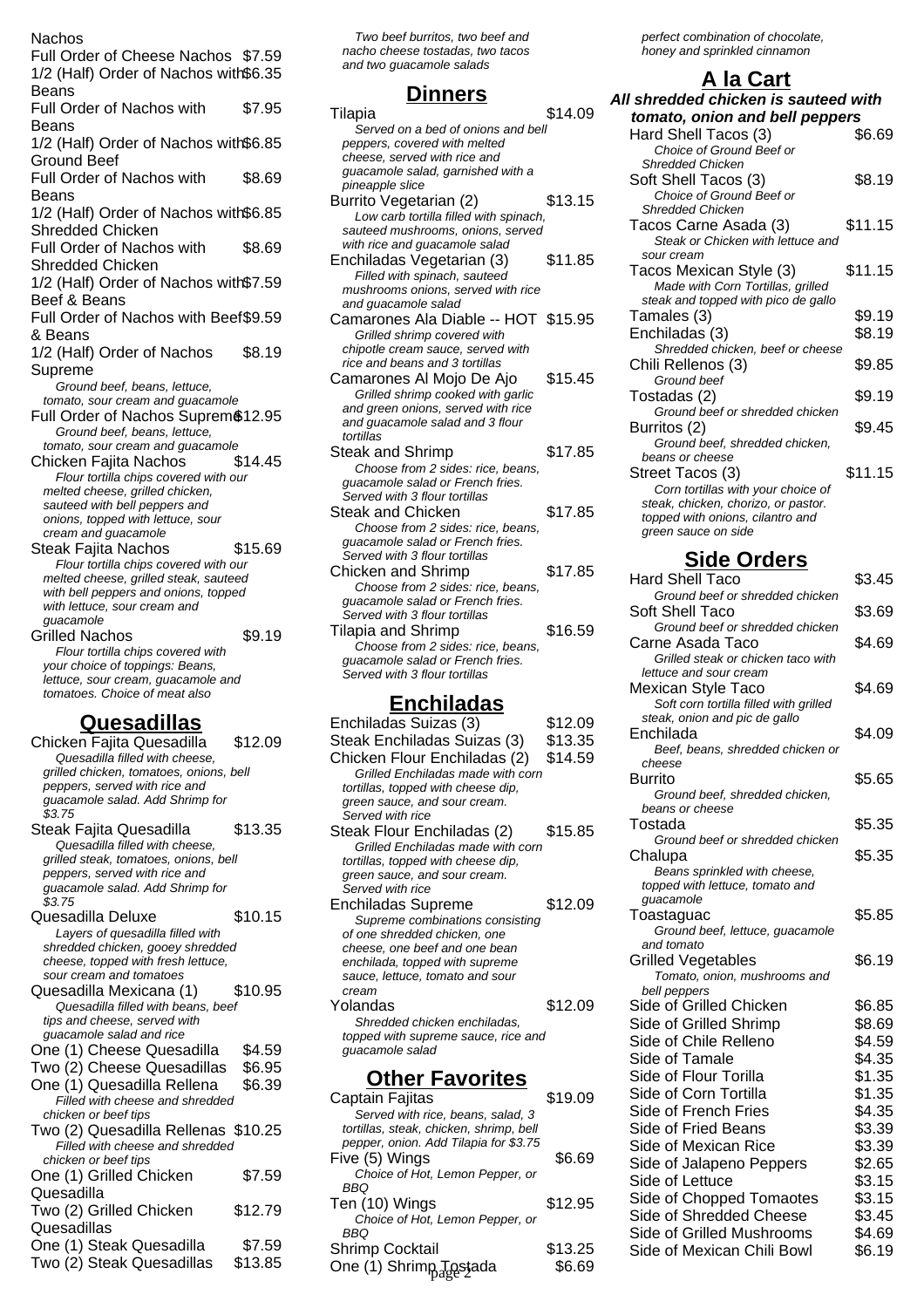| One (1) Grilled Shrimp                                              | \$10.19 |
|---------------------------------------------------------------------|---------|
| Quesadilla                                                          |         |
| Two (2) Grilled Shrimp                                              | \$16.55 |
| Quesadillas                                                         |         |
| One (1) Grilled Spinach                                             | \$6.69  |
| Quesadilla                                                          |         |
| Two (2) Grilled Spinach                                             | \$10.69 |
| Quesadillas                                                         |         |
| Paradise Quesadilla                                                 | \$12.55 |
| One Quesadilla filled with chicken.                                 |         |
| cheese, fresh spinach, sauteed                                      |         |
| mushrooms and onions, served with<br>fresh lettuce, guacamole, sour |         |
| cream, pico de gallo and rice                                       |         |
|                                                                     |         |
|                                                                     |         |

## **Fajitas**

| Shredded Chicken Fajitas               | \$16.35 |
|----------------------------------------|---------|
| Ground Beef Fajitas                    | \$16.35 |
| Chorizo Fajitas                        | \$18.79 |
| <b>Grilled Chicken Fajitas</b>         | \$18.79 |
| <b>Grilled Steak Fajitas</b>           | \$18.79 |
| Shrimp Fajitas                         | \$21.69 |
| Texas Fajitas                          | \$19.19 |
| Strips of grilled steak, chicken and   |         |
| shrimp                                 |         |
| Fajitas Fundidas                       | \$17.59 |
| Cooked with Onions, bell peppers,      |         |
| mushrooms and covered with             |         |
| Monterrey jack cheese. Served with     |         |
| rice, beans, salad and tortillas. Meat |         |
| options at additional charge           |         |
| Medley Fajitas                         | \$14.49 |
| Sauteed broccoli, cauliflower,         |         |
| carrots, and mushrooms served with     |         |
| rice, beans, salad and 3 tortillas     |         |

# **Diner Items**

| Chicken Special Guadalajara \$14.59     |         |
|-----------------------------------------|---------|
| Chicken cooked with broccoli,           |         |
| cauliflower, carrots, yellow squash     |         |
| and zucchini squash served in a bed     |         |
| of rice topped with cheese dip. Add     |         |
| Shrimp for \$3.75. Tortillas available  |         |
| upon request                            |         |
| Steak Special Guadalajara               | \$15.85 |
| Steak cooked with broccoli,             |         |
| cauliflower, carrots, yellow squash     |         |
| and zucchini squash served in a bed     |         |
| of rice topped with cheese dip. Add     |         |
| Shrimp for \$3.75. Tortillas available  |         |
| upon request                            |         |
| Chori Pollo                             | \$15.09 |
| Grilled chicken breast topped with      |         |
| chorizo and cheese dip, served with     |         |
| rice, beans and 3 tortillas             |         |
| Ribeye Ala Mexicana                     | \$18.85 |
| Sliced ribeye steak served in a bed     |         |
| of grilled onions with a side of rice.  |         |
| beans, lettuce, and guacamole.          |         |
| Served with a roasted jalapeno          |         |
| pepper and 3 flour tortillas            |         |
| Plato Del Mar                           | \$17.59 |
| Grilled tilapia and shrimp cooked       |         |
| with your choice of lemon pepper or     |         |
| garlic hers served with rice, broccoli, |         |
| cauliflower, yellow squash and          |         |
| zucchini squash. Tortillas available    |         |
| upon request                            |         |
| Mexican Steak                           | \$17.35 |
| T-Bone steak topped with Mexican        |         |
| condiments, ell pepper, onion and       |         |
| tomato. Served with rice, beans and     |         |
| 3 flour tortillas                       |         |
| Carne Asada                             | \$17.79 |
| Thin sliced ribeye steak, rice,         |         |
| beans, salad and 3 flour tortillas      |         |
| Flautas (4)                             | \$10.45 |
| Deep fried rolled corn tortillas,       |         |
| stuffed with shredded beef, served      |         |
| with guacamole salad and sour           |         |
| cream                                   |         |
|                                         |         |

Special Monterrey \$14.85

| Two (2) Shrimp Tostadas             | \$12.95 |
|-------------------------------------|---------|
| Burrito al Pastor                   | \$12.95 |
| Served with rice, pineapple, onion, |         |
| topped with onion, cilantro, salsa  |         |
| verde, cheese                       |         |
| Chicken Sandwich                    | \$8.65  |
| Cheese, lettuce, tomato, onions,    |         |
| pickles, fries                      |         |
| <b>Steak Chile Verde</b>            | \$14.89 |
| Served with rice, beans and 3       |         |
| tortillas                           |         |
| Chicken Chile Verde                 | \$13.65 |
| Served with rice, beans and 3       |         |
| tortillas                           |         |
| Shrimp Chile Verde                  | \$16.09 |
| Served with rice, beans and 3       |         |
| tortillas                           |         |
| Steak Chile Colorado                | \$14.89 |
| Served with rice, beans and 3       |         |
| tortillas                           |         |
| Chicken Chile Colorado              | \$13.65 |
| Served with rice, beans and 3       |         |
| tortillas                           |         |

Shrimp Chile Colorado \$16.09 Served with rice, beans and 3 tortillas

### **Low Carb**

| Vaca Flaca Grilled Quesadilla \\$12.55 |         |
|----------------------------------------|---------|
| Low carb tortilla filled with your     |         |
| favorite trio fo shrimp, chick and     |         |
| steak and our famous gooey             |         |
| shredded cheese, served with fresh     |         |
| lettuce, guacamole, sour gram, and     |         |
| pico de gallo                          |         |
| La Villa Chicken Quesadilla            | \$10.25 |
| Low carb tortilla filled with          |         |
| shredded chicken and our famous        |         |
| gooey shredded cheese served with      |         |
| fresh lettuce, guacamole, sour cream   |         |
| and pico de gallo                      |         |
| Low Carb Vegetarian Spinach \$10.95    |         |
| Mushroom Quesadilla                    |         |
| Quesadilla filled with cheese, fresh   |         |
| spinach, sauteed mushroom and          |         |
| onion, served on a low carb tortilla   |         |
| with guacamole salad, sour cream       |         |
| and pico de gallo                      |         |
| Low Carb Beef Chimichanga              | \$12.85 |
| Two fried flour tortillas filled with  |         |
| beef sauteed with tomato, onion, and   |         |
| bell pepper, served with beans,        |         |
| topped with white cheese sauce,        |         |
| garnished with guacamole salad and     |         |
| sour cream                             |         |
| Low Carb Chicken                       | \$12.35 |
| Chimichanga                            |         |
| Two fried flour tortillas filled with  |         |
| chicken sauteed with tomato, onion,    |         |
| and bell pepper, served with beans,    |         |

topped with white cheese sauce, garnished with guacamole salad and

sour cream

## **Vegetarian**

| One bean burrito, one cheese<br>enchilada and tostada with beans<br>and nacho cheese<br>\$9.59<br>Vegetarian B.<br>One chalupa, one cheese<br>enchilada, rice and beans<br>\$9.59<br>Vegetarian C. |  |
|----------------------------------------------------------------------------------------------------------------------------------------------------------------------------------------------------|--|
|                                                                                                                                                                                                    |  |
|                                                                                                                                                                                                    |  |
|                                                                                                                                                                                                    |  |
|                                                                                                                                                                                                    |  |
|                                                                                                                                                                                                    |  |
|                                                                                                                                                                                                    |  |
|                                                                                                                                                                                                    |  |
| One bean burrito, one chalupa and                                                                                                                                                                  |  |
| one cheese quesadilla                                                                                                                                                                              |  |
| \$9.59<br>Vegetarian D.                                                                                                                                                                            |  |
| One cheese burrito, rice and beans                                                                                                                                                                 |  |
| \$11.99<br>Vegetarian E.                                                                                                                                                                           |  |
| Vegetable Fajita -- Sauteed onion,                                                                                                                                                                 |  |
| bell pepper, tomato and mushrooms                                                                                                                                                                  |  |
| served with rice, beans and                                                                                                                                                                        |  |
| guacamole salad                                                                                                                                                                                    |  |
| Vegetarian F.<br>\$9.85                                                                                                                                                                            |  |
| Vegetarian Delight Quesadilla --                                                                                                                                                                   |  |
| One Quesadilla filled with beans,                                                                                                                                                                  |  |
| cheese, bell pepper, tomatoes, onion,                                                                                                                                                              |  |
| mushroom, guacamole salad and rice                                                                                                                                                                 |  |